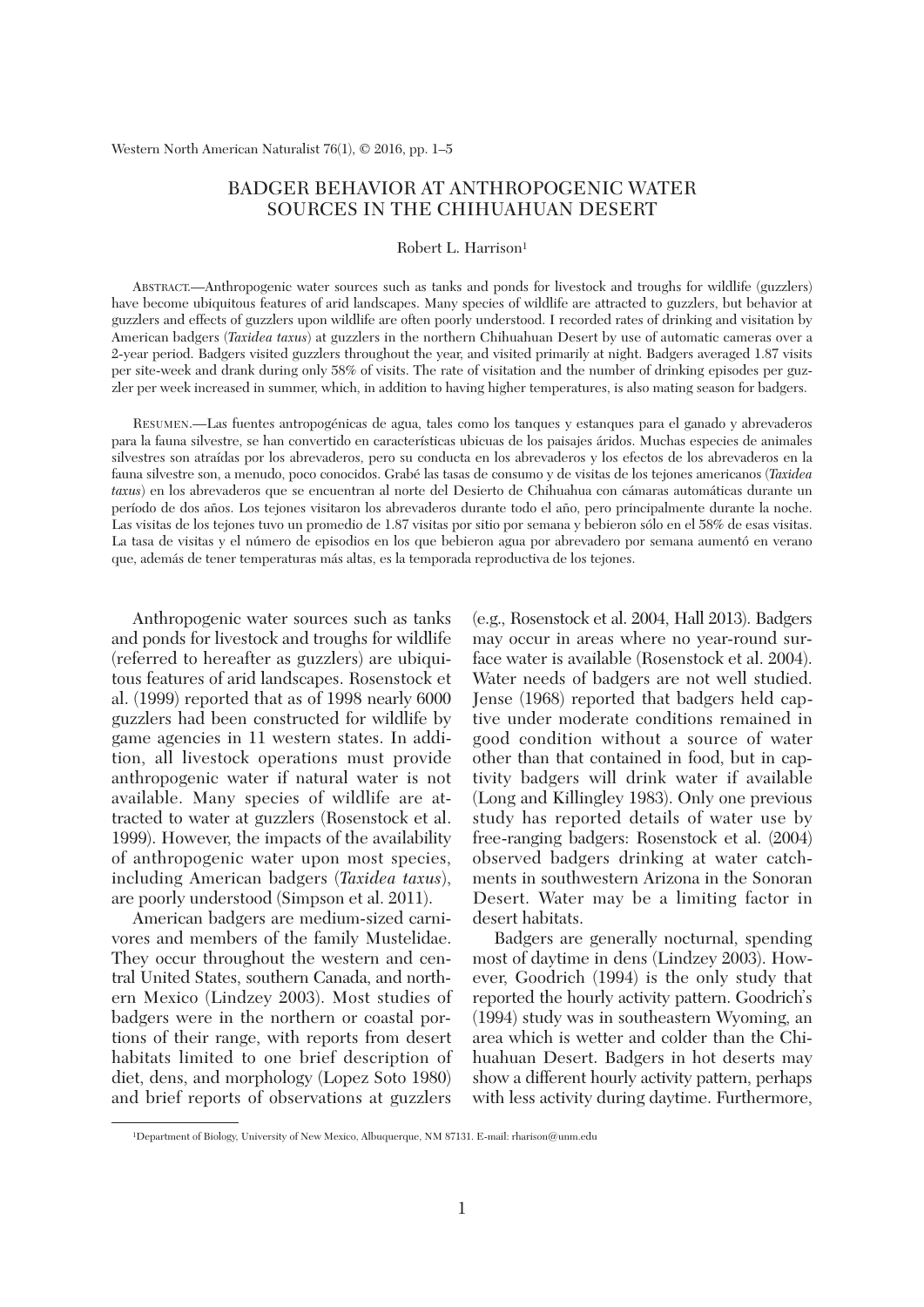during winter in northern areas badgers may reduce their activity markedly, remaining in their dens for up to 70 days during periods of extreme cold or when prey are unavailable due to deep snow or frozen ground (Harlow 1981, Lindzey 2003). In southern areas badgers would not be expected to show such reduction of activity during winter, but detailed observations of annual activity patterns have not been reported for any area.

 I used automatic cameras to determine how often badgers visited and drank from guzzlers. I then calculated the correlations of frequency of visitation and drinking with temperature and the annual pattern of anthropogenic water use in the Chihuahuan Desert. I used hourly and monthly rates of visitation to guzzlers to describe the daily and annual activity patterns of badgers as observed at these sites. This is the first study to report detailed observations of the behavior of American badgers in the Chihuahuan Desert and the first to report detailed observations of badger activity on an annual basis.

## STUDY AREA

 The study was conducted in the northern Chihuahuan Desert on the 142,000-ha Armendaris Ranch, a private bison (*Bison bison*) and hunting ranch in Sierra and Socorro Counties in south central New Mexico. Habitat within the study area was dominated by black grama grass (*Bouteloua eriopoda*) and shrubs creosotebush (*Larrea tridentata*), honey mesquite (*Prosopis glandulosa*), longleaf jointfir (*Ephedra trifurca*), sand sagebrush (*Artemisia filifolia*), and little-leaf sumac (*Rhus microphyllum*). Topography was flat or low rolling hills and elevations were 1300–1500 m. Annual precipitation falls mostly in summer and fall, and averaged 23.6 cm from 1951 to 2010 and 20.7 cm during fieldwork at Truth or Consequences, New Mexico (approximately 50 km from the study area; Western Regional Climate Center 2014). Average monthly minimum and maximum temperatures were 8.0 °C and 23.7 °C, respectively, from 1951 to 2010, and 9.0 °C and 24.2 °C during fieldwork at Truth or Consequences, New Mexico. Guzzlers for a quail (*Callipepla* spp.) hunting program were located throughout the Armendaris Ranch along roads (Rollins et al. 2006). There were 62 guzzlers (1 guzzler per 4.5 km2) within the study area (28,000 ha). The average distance from one guzzler to the nearest guzzler was 0.81 km (SD 0.34 km). Guzzlers consisted of 2000-L reservoirs accessed by  $150 \times 20$ -cm openings at ground level and filled via sheet metal rainfall collectors (Rollins et al. 2006;  $N = 59$ ) or concrete aprons  $(N = 3)$ . There were no natural water sources within the study area other than ephemeral pools created by precipitation events.

### **METHODS**

 I operated passively triggered automatic digital cameras (HC600 or PC900, Reconyx, Holmen, WI) at guzzlers from May 2012 through March 2014. The number of cameras deployed averaged 16.4 per week but varied from 5 to 21 per week due to demands of other projects. I divided the study area into northern and southern halves. Half of available cameras were deployed within each half of the study area. I operated available cameras at groups of adjacent guzzlers, observing continuously for 3 weeks before moving cameras to an adjacent group of guzzlers. When observations were completed at all guzzlers, cameras were moved to their initial locations, and the cycle was repeated. Overall, I averaged 20.9 weeks of observation per guzzler. Cameras were set to take bursts of 3 photographs when triggered, with a 1-s delay between bursts, and operated throughout the 24-h day. Cameras were visited weekly to retrieve photographs, change batteries, and be moved as needed.

 For each guzzler, dates and times of badger visits and whether or not badgers drank were recorded. I recorded one drink regardless of how many times the badger actually drank during one visit. I assumed that a badger drank if it entered the guzzler reservoir far enough to reach the water or if water was seen dripping from the badger's mouth when it emerged. Visits by groups of badgers, such as mothers with young, were counted as one visit. To plot the daily hourly activity pattern, I combined all observations into hourly categories. To describe daily activity in relation to sunset and sunrise, I combined hourly observations into the following categories: midnight to sunrise (late night); sunrise to 2 h past sunrise (early morning); sunrise  $+2$  h to sunset  $-2$  h (daytime); 2 h before sunset to sunset (late afternoon); and sunset to midnight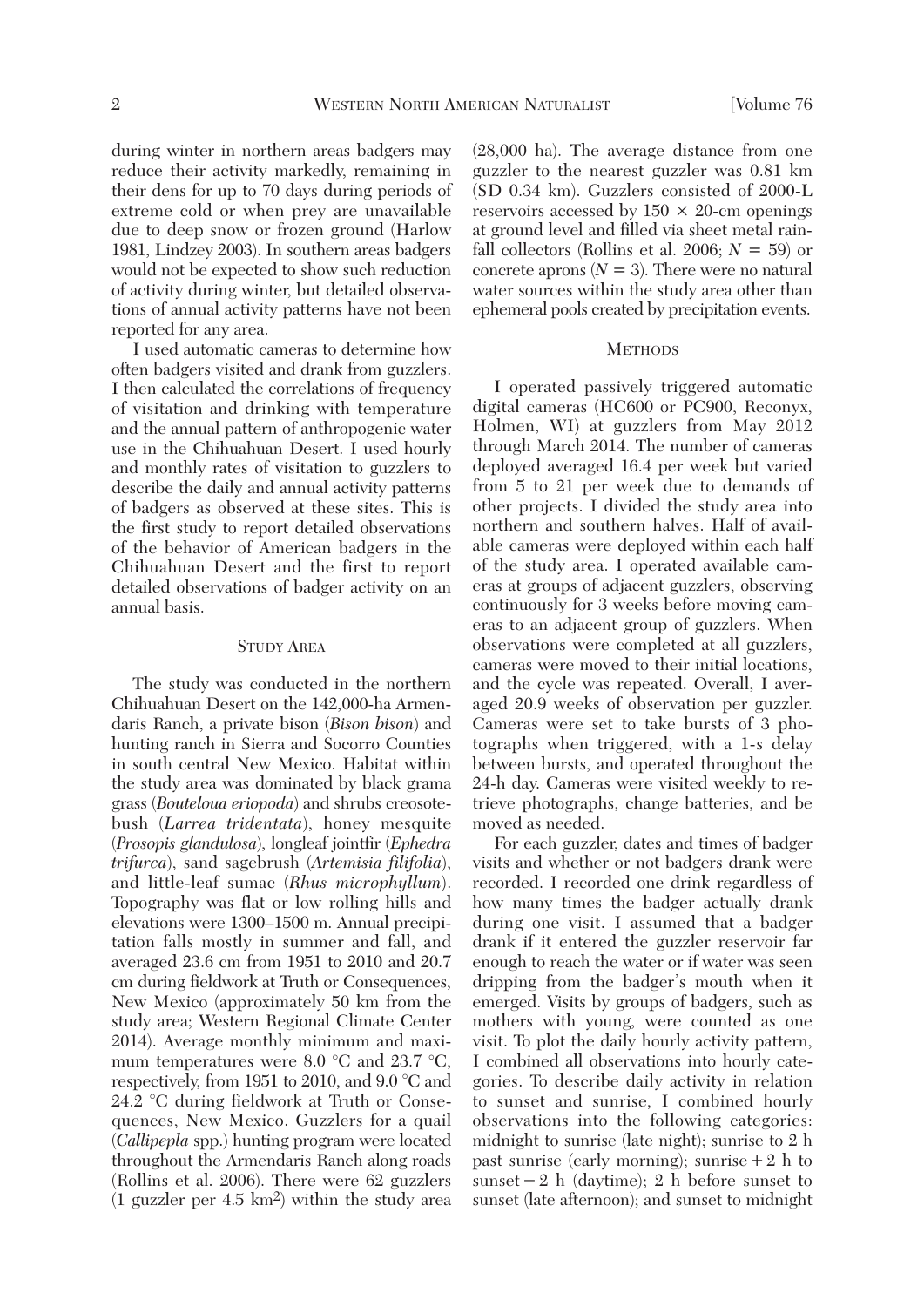

 Fig. 1. Monthly average number of drinks per visit to guzzlers by badgers in the Chihuahuan Desert of southern New Mexico, 2012–2014.



 Fig. 2. Numbers of visits by hour of the day recorded for badgers at guzzlers in the Chihuahuan Desert of southern New Mexico, 2012–2014.



 Fig. 3. Monthly percentages of visits between sunset and sunrise by badgers to guzzlers in the Chihuahuan Desert of southern New Mexico, 2012–2014.

(early night). I obtained times of sunrise and sunset from the United States Naval Observatory (2013). I averaged the number of visits per week per site over all guzzlers for each month and plotted the annual activity pattern. Relationships between temperature, visitation, and drinking were evaluated with Spearman's rank correlations. A simple linear correlation was used to examine the relationship between percentages of visits occurring during nighttime and numbers of hours of darkness.

## **RESULTS**

 Badgers visited guzzlers with cameras 2227 times during 1293 site-weeks of observation, and drank an average of 0.58 times per visit (95% CI 0.53–0.64, Fig. 1). The average number of drinks per guzzler per week was 1.20 (95% CI 1.00–1.39, range 0–13). Monthly average number of visits per guzzler was correlated with monthly average maximum temperature  $(N = 20 \text{ months}, r_s = 0.492, P =$ 0.030). Monthly average number of drinks per guzzler was also correlated with monthly average maximum temperature  $(N = 20$  months,  $r_s$  $= 0.530, P = 0.017$ . Monthly average number of drinks per visit was correlated with monthly average number of visits ( $N = 20$  months,  $r_s$ 0.700, *P* < 0.001). Monthly average number of drinks per visit was not correlated with the average monthly maximum temperature (*N* = 20 months,  $r_s = 0.206$ ,  $P = 0.401$ .

 Badgers visited guzzlers primarily at night (Fig. 2). Visits were distributed in relation to sunrise and sunset as follows: late night 42.9%, early morning 6.2%, daytime 7.1%, late afternoon 5.6%, and early night 38.2%. The percentages of visits occurring each week between sunset and sunrise were highly correlated with the number of hours of darkness  $(r = 0.993,$  $P \leq 0.001$ ,  $N = 63$ ). Higher percentages of visits during nighttime occurred in winter than in summer (Fig. 3).

 The average number of visits per site-week was 1.87 (95% CI 1.58–2.16, range 0–17, median 1.0,  $N = 80$  weeks) from May 2012 to March 2014 (Fig. 4). Badgers visited guzzlers during an average of 54.7% of an overall total of 1293 site-weeks, and 65.2% of 1055 site-weeks prior to a significant rain event in September 2013 (see below). At least one badger was photographed at guzzlers during 15.6% of cameranights or, equivalently, every 6.4 nights on average at each site. Badgers were photographed in the company of other badgers only during June, July, and August. During those months, badgers in groups comprised 10.5%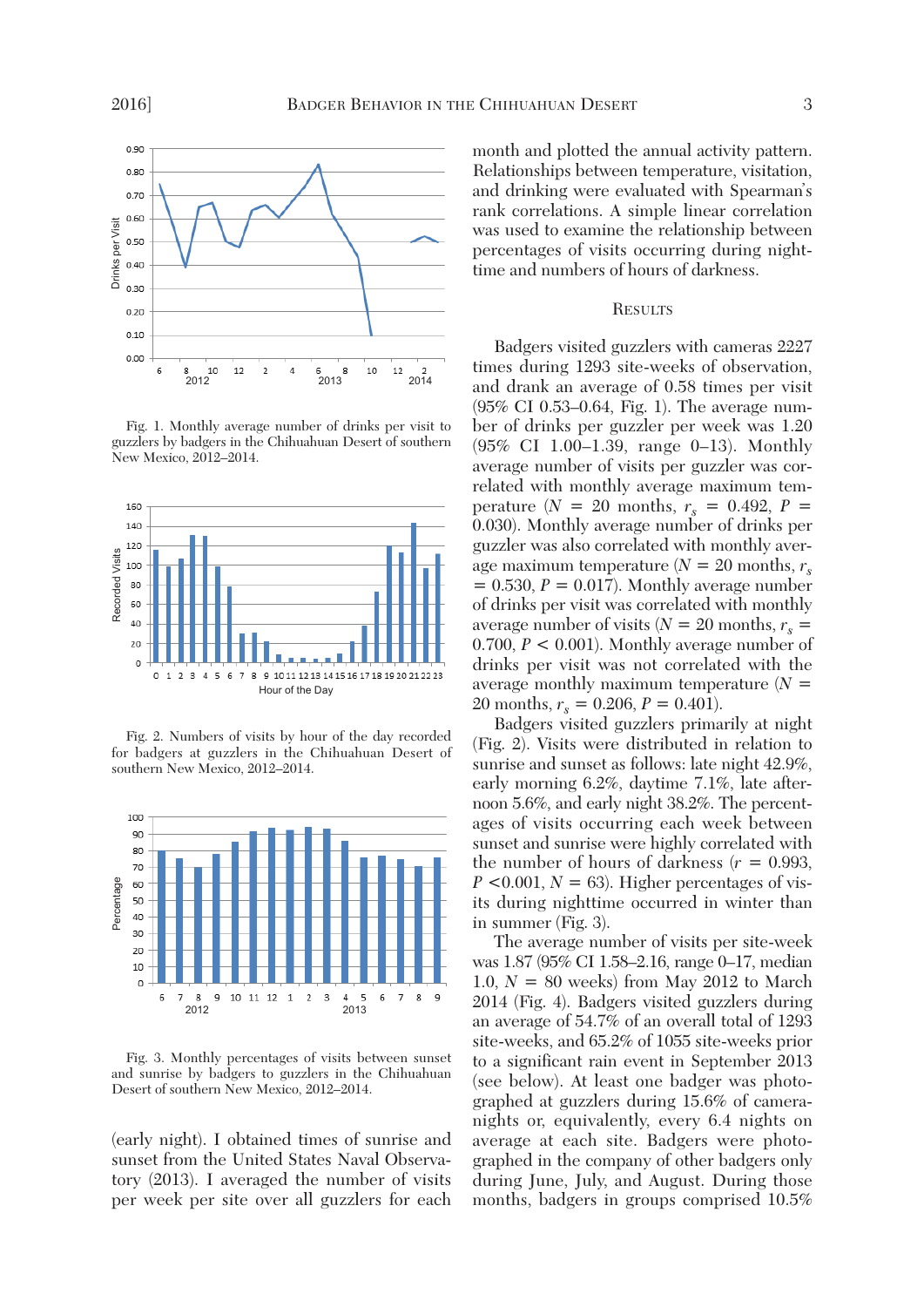

 Fig. 4. Monthly average number of visits per cameraweek by badgers to guzzlers in the Chihuahuan Desert of southern New Mexico, 2012–2014.

of badgers seen. Groups of 2 and 3 badgers comprised 88.9% and 11.2% of group sightings, respectively.

#### **DISCUSSION**

 The number of drinking episodes per visit increased as the number of visits per week increased, and the number of visits per week increased with rising temperatures, which together resulted in the number of drinking episodes per guzzler per week increasing as temperatures rose. During summer the percentage of visits during which badgers drank appeared to increase (Fig. 1), but overall the number of drinks per visit did not correlate with temperatures. In a hotter study area in southwestern Arizona, Rosenstock et al. (2004) observed badgers drinking during 91% of visits, in comparison to 58% in this study, and bathing during 2% of visits, a behavior never observed in this study. The results of this study combined with those of Rosenstock et al. (2004) suggest that badgers increase their drinking in response to higher temperatures. However, in addition to temperature, breeding activity may affect drinking frequency. Summer is mating season for badgers (Lindzey 2003), and badger movements are greatest during the mating season (Paulson 2007, Quinn 2008). Whether in response to temperature or mating activity or both, during summer badgers in the study area increased their water consumption at guzzlers by visiting more often and by drinking more often when they visited.

 Visitation declined immediately following a significant and destructive rain event in September 2013. Recorded rainfall that month was 15.75 cm, the highest rainfall of any month on record since 1950 (Western Regional Climate Center 2014). An abundance of surface water is not likely the cause of the decline, as surface water disappeared within a few days of the event. It is unlikely that the badger population was reduced by drowning in burrows, as badgers will leave flooded burrows, even in the presence of humans (Lopez Soto 1980). The reason for this decline of visitation is not known.

 Badgers visited guzzlers on the Armendaris Ranch throughout the year and on average 1–2 times per guzzler per week (Fig. 4). Similarly, Hall (2013) reported 0.7 badger visits per camera-week in the Mojave and Great Basin Deserts, and Rosenstock et al. (2004) reported 232 badger visits in 37,989 hours of video recording, or 1.02 visits per camera-week. The results of this study and those of Hall (2013) and Rosenstock et al. (2004) suggest that badgers do not visit guzzlers in desert areas very often even though anthropogenic water is available.

 Given that the specific water needs of badgers are so poorly understood, it is possible only to speculate on the significance of anthropogenic water to badgers in deserts. In the study area, badgers drank from each guzzler at most only a few times per week. However, badgers drank at guzzlers throughout the year and increased their drinking in summer. Badgers may not need anthropogenic water to survive in deserts, but anthropogenic water may enable badgers to persist at higher densities than they would otherwise be found. Examination of water needs of captive badgers in relation to temperature, diet, and activity and of the distribution of badgers in desert areas with and without guzzlers would help clarify the situation.

 As observed at guzzlers, badger activity was primarily crepuscular and nocturnal, with lowest activity during daytime, increased activity in the periods before sunset and after sunrise, and maximum activity during nighttime (Fig. 2). On average approximately 80% of visits occurred between sunset and sunrise. Longer hours of darkness in winter correlated with higher percentages of activity during nighttime (Fig. 3). Percentages of visits between sunrise and 2 h after sunrise, daytime, and between 2 h before sunset and sunset were comparable. These observations are consistent with the general conception of badgers as nocturnal carnivores (Lindzey 2003). Goodrich (1994)